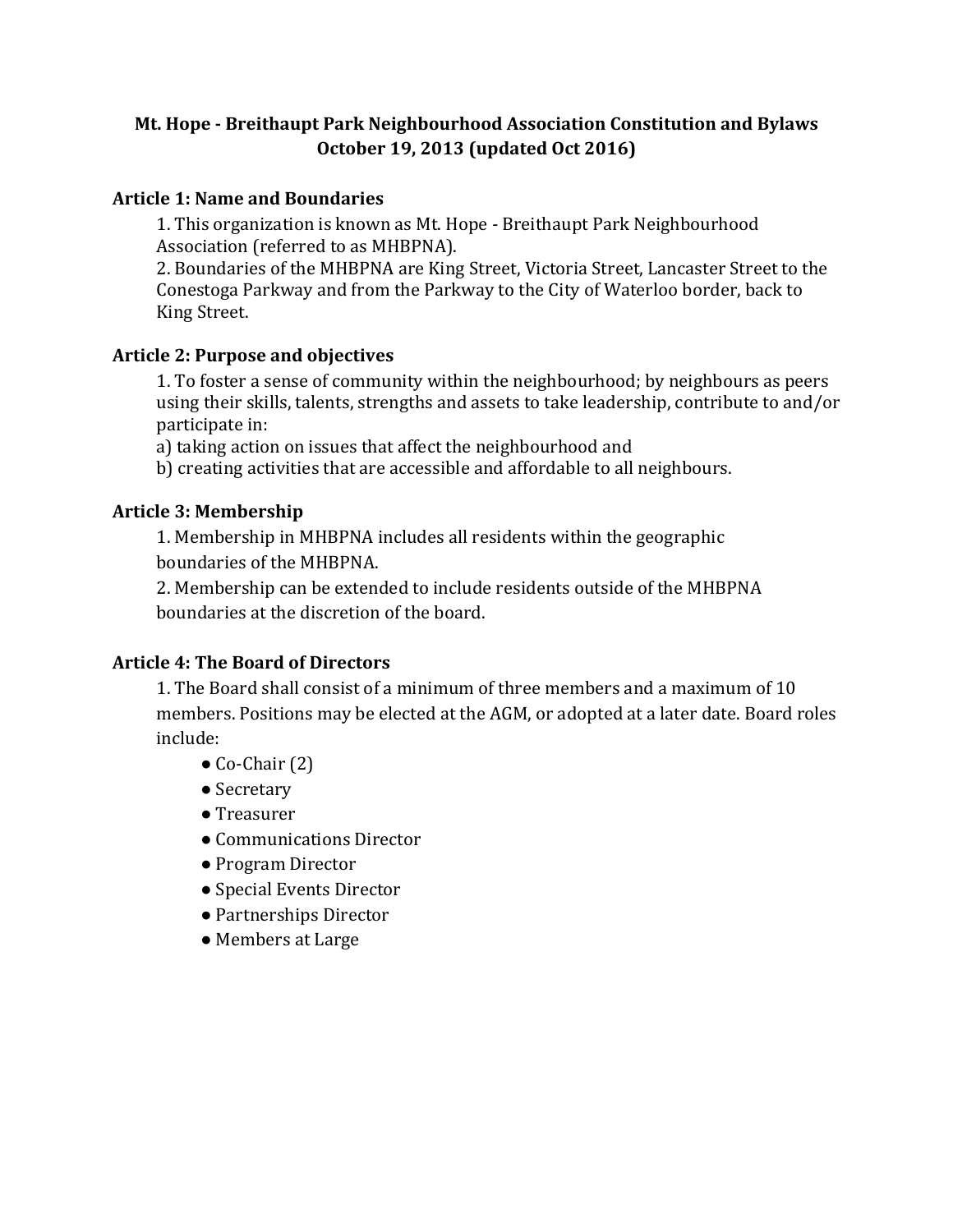2. Board members are elected at the Annual General Meeting (referred to as AGM) for a term of one year. If a position is left vacant at the AGM or becomes vacant prior to the expiry of the current term, the Board may, at their discretion, fill the vacant position until the next AGM by appointment.

3. Term of office for the Board shall be for one year or until the next AGM. The board member shall be elected at each AGM and may be renewed at the AGM.

4. Quorum at board meetings shall consist of a majority of board members. Majority is described as 50% plus 1.

5. Only board members will be permitted to vote at board meetings.

6. Any board member not able to attend a board meeting should supply a report and may designate another director to stand in.

7. If a board member is not fulfilling or able to fulfill his/her responsibilities he/she may tender their resignation or be removed from the board according to a majority vote 8. Board members who do not assume a formal role will be considered Members at Large.

# **Article 5: Roles of the Board of Directors**

# The Co Chair(s) shall:

1. One Co Chair shall chair all meetings and delegate an alternate if they are not available. 

2. Call board and community meetings.

3. The chairing Co Chair shall maintain order and direction at meetings.

4. The chairing Co Chair shall set meeting agendas and ensure actions are delegated appropriately.

5. Jointly provide representation on behalf of MHBPNA

# **The Secretary shall:**

1. Record accurate minutes of all meetings.

2. Ensure minutes are distributed in a timely manner.

3. Bring to meetings all materials needed, such as MHBPNA's constitution and bylaws and previous minutes.

# **The Treasurer shall:**

1. Receive and properly account for all funds and keep accurate records.

- 2. Provide a financial report at each board meeting
- 3. Provide an annual financial report at the AGM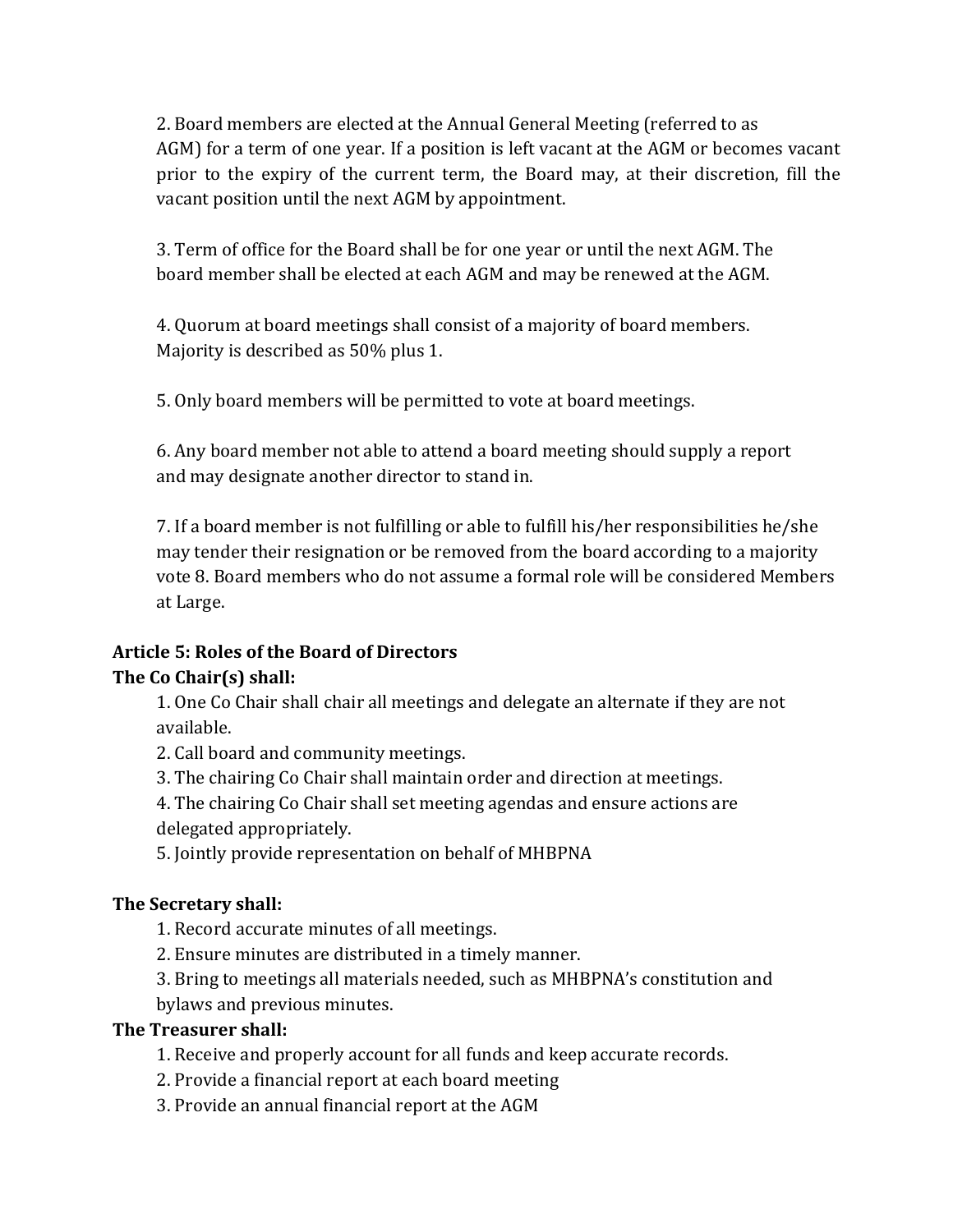4. Bring to the meetings all relevant records.

### **The Communications Director shall:**

- 1. Coordinate the development and distribution of newsletters.
- 2. Ensure Blog, website and other social media are updated on a timely basis.
- 3. Assist, when needed, in other communication for special events/programs.

## **The Program Director shall:**

- 1. Liaise between individuals running programs and the board.
- 2. Support the development, coordination and maintenance of programs.
- 3. Communicate program details to the Communications Director.

## The Special Events Director shall:

- 1. Liaise between individuals organizing special events and the board.
- 2. Support the development and coordination of MHBPNA special events.
- 3. Communicate special event details to the Communications Director.

## **The Partnerships Director shall:**

1. Liaise with groups and individuals who have programs and initiatives in Mount Hope – Breithaupt and other neighbourhoods.

2. Communicate partnership information to the Communications Director.

# **The Member At Large shall:**

1. Assist other members of the Board in their roles. For example, the member at Large may help the Special Events Director plan and run events, help the Board deliver newsletters and/or participate in program delivery.

2. Introduce initiatives that complement other Board Member's work and advance the MHBPNA's goals

#### **Article 6: Committees**

1. The Board can establish committees as needed to assist in the business of the organization. 

2. Committee can utilize online discussion groups as a way to communicate. 3. All committees will take direction from the Board.

# **Article 7: Voting**

- 1. Any MHBPNA member is entitled to one vote at the AGM
- 2. Elections:
- a. Elections shall occur at the AGM
- b. No individual shall be elected without his/her consent.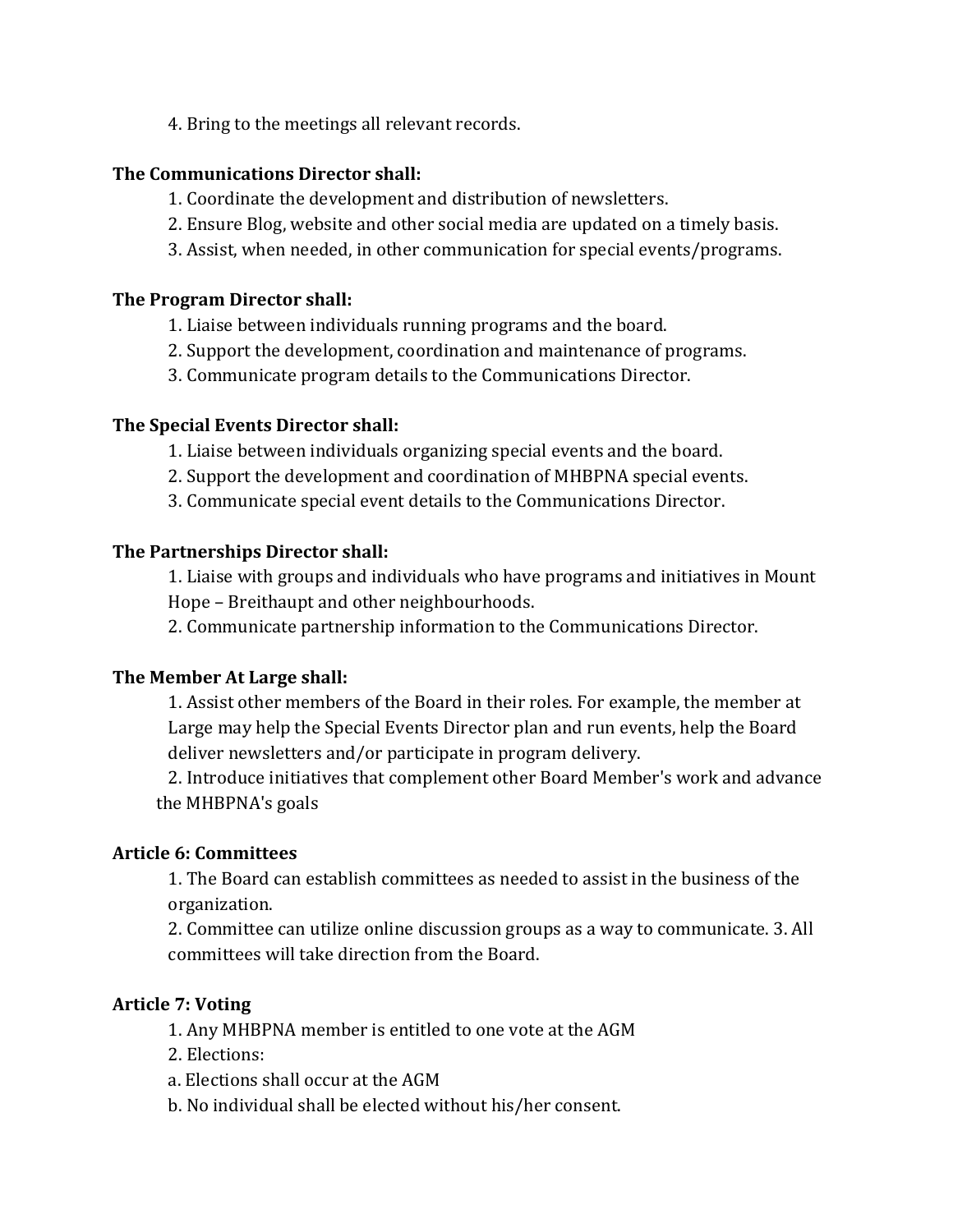c. A member of the board can be elected in absentia, but needs to provide written documentation to confirm his/her acceptance.

3. Only board members can vote during the Executive Meetings.

4. Recorded votes may take place via email with a simple majority needed to pass a motion. Any vote and motions will be added to the draft minutes to be approved by the Board at their next meeting.

# **Article 8: Meetings**

# **1. Board Meetings**

a. Will take place 4 times throughout the year at minimum.

b. Meetings shall be open to the general membership and any interested parties. 

c. Delegations may attend to make presentations at the discretion of the board. 

d. Motions will be passed by a simple majority.

# **2. Annual General Meeting**

a. Board will present a financial report, other reports, which are deemed important, and hold an election for board positions

b. Notice of the AGM will include date, time, place and agenda. Members of the MHBPNA will be informed of these meetings at least 30 days prior to the meeting via newsletter, email, MHBPNA blog, telephone, or in person.

c. Quorum at the AGM shall consist of 50% plus 1.

d. Motions will be passed by a simple majority.

# **Article 9: Financial Matters**

# **1. Signing Officers**

a. The Board shall make arrangements for the financial affairs of the

MHBPNA to be housed with a financial institution.

b. Board members will designate 3 signing authorities.

c. Bank signing is defined as any two of three signatures of board designated signing authority with at least one Co Chair and Treasurer and one other officer as approved by the Board.

d. Two signing authorities may not reside at the same address. Expenditures must be approved by both Co Chairs under recommendation by the Treasurer as per the annual budget approved by the Board.